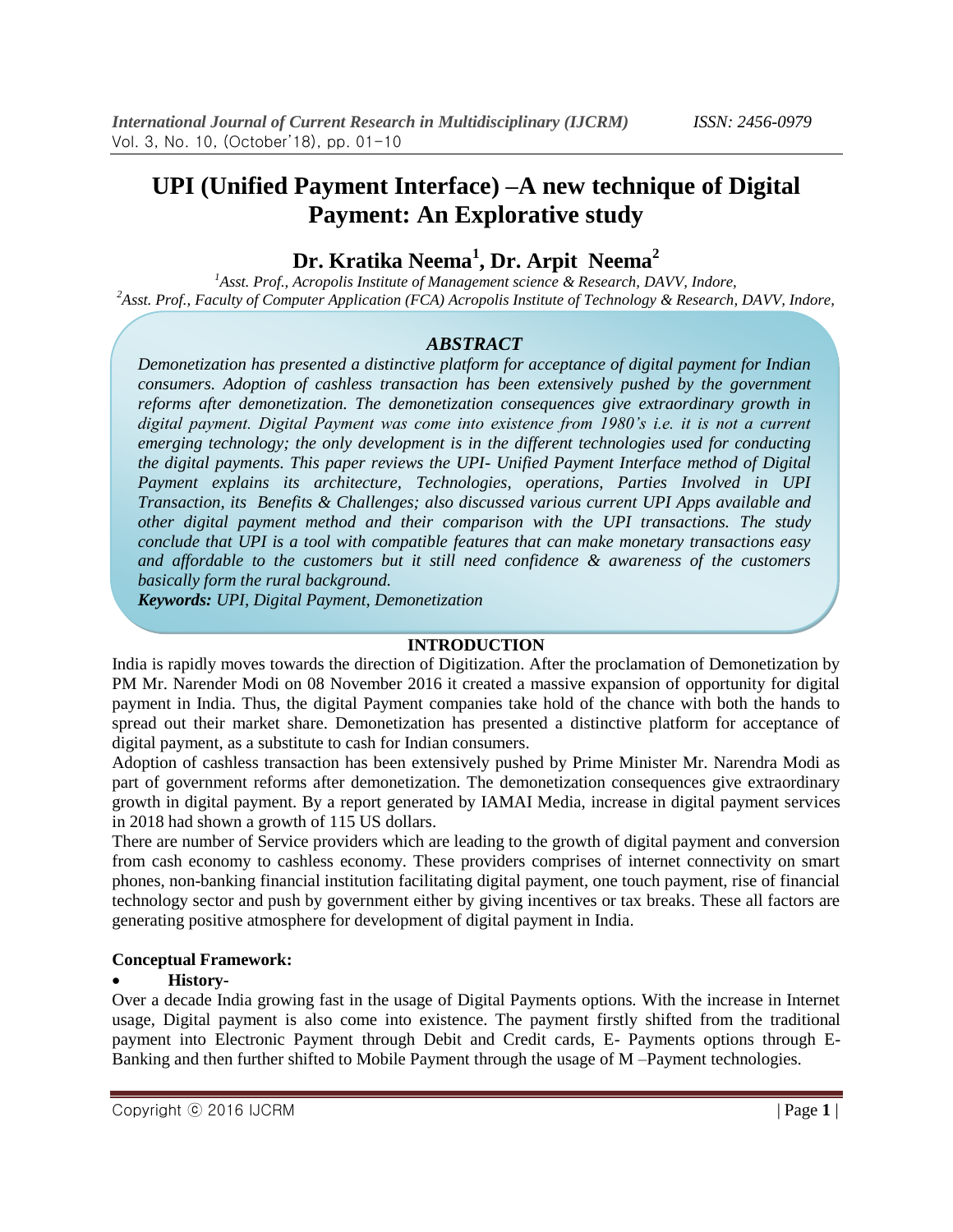Digital payment is also coming in growing stage by the support of Government. After demonetization Indian Government work on Cashless Transaction Through their Campaign known as "Digital India-Power to Empower".

The Expansion of Cashless India or Digital India is majorly based on four factors:

- **Cash being expensive**: Though there are several perceived benefits of transacting in cash (such as instantaneous settlement, relative anonymity, and the notion of security associated with holding physical value), there are several latent and implicit costs associated with cash.
- **Advancement in technology:** Technology has been advancing at a rapid pace to deliver robust, secure and convenient payments solutions. This enables rapid delivery of payment services to large sections of the population.
- **Economical:** Digital payments allow form services to be delivered at lower costs, afford greater scalability and greater ease of access. This in turn, helps in fostering economic growth and financial inclusion.
- **Government initiatives**: Initiatives taken by the government have created a catalytic environment for the greater proliferation and growth of digital payments.

Digital Payment was come into existence from 1980's i.e. it is not a current emerging technology; the only development is in the different technologies used for conducting the digital payments. The following diagram shows the growing stages of Digital payments:-



# **Figure 1: Generation of E- Payment**

# **Different Digital payment style in India**

# *Prepaid credit cards*

- Pre-loaded to individual's bank account. It is similar to a gift card; customers can make purchases using funds available on the card – and not on borrowed credit from the bank.
- Can be recharged like a mobile phone recharge, up to a prescribed limit.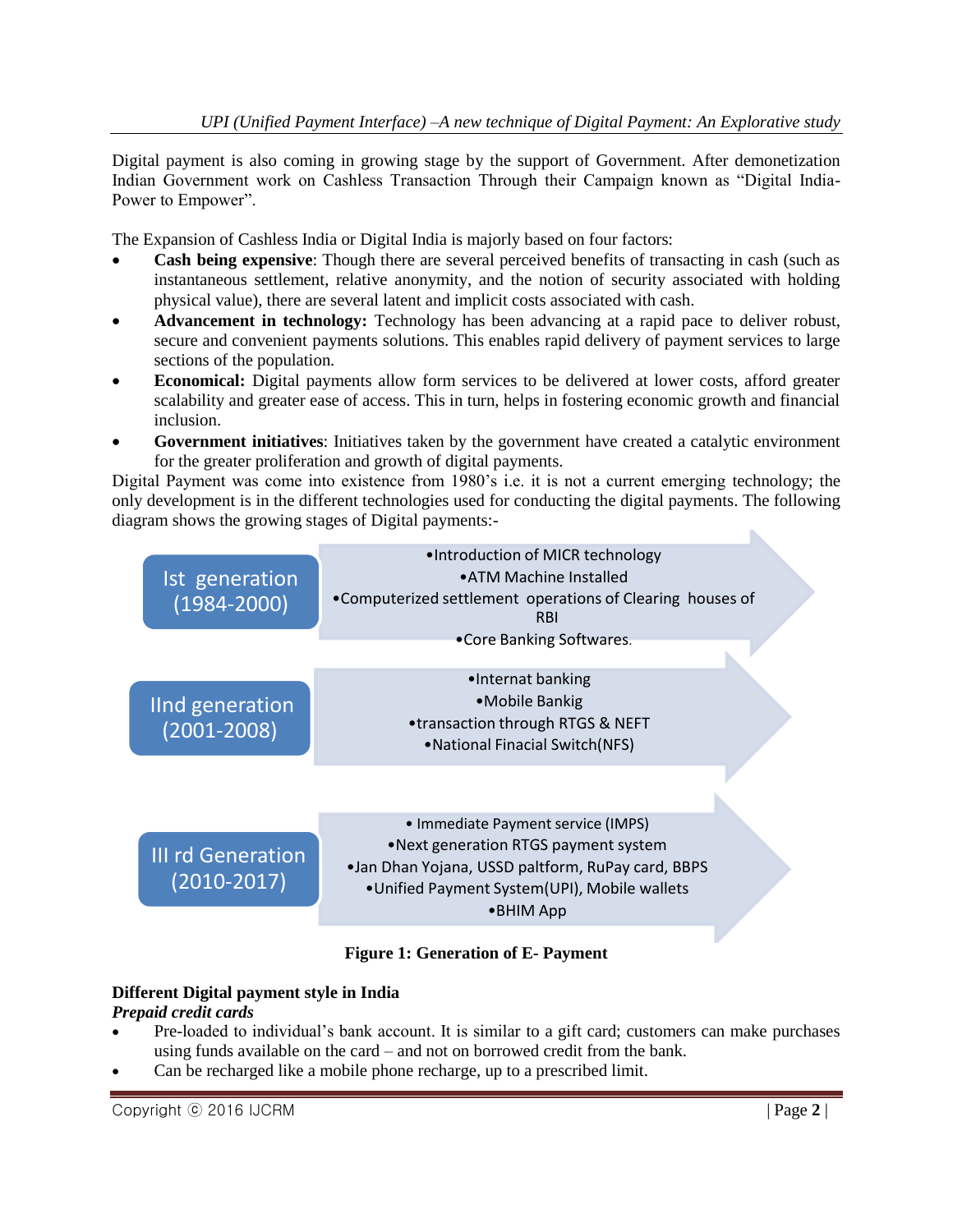#### *Debit/RuPay cards*

- These are linked to an individual's bank account.
- Can be used at shops, ATMs, online wallets, micro-ATMs, and for e-commerce purchases.
- Debit cards have overtaken credit cards in India. In December 2015, there were more than 630 million debit cards as compared to 22.75 million credit cards.

#### *AEPS*

- The Aadhar card Enabled Payment system uses the12 digit unique Aadhar Identification Number to allow bank-to-bank transactions at PoS.
- AEPS services include balance enquiry, cash withdrawal, cash deposit, and Aadhaar to Aadhaar fund transfers.

#### *Online or mobile wallets*

- Online wallets are used via the internet and through Smartphone applications.
- Money can be stored on the app via recharge by debit or credit cards or net banking.
- Consumer wallet limit is US\$ 311 (Rs 20,000) per month or US\$1,554 (Rs 100,000) per month after KYC. The merchant wallet limit is US\$777 (Rs 50,000) per month after self-declaration and US\$1,554 (Rs 100,000) after KYC verification.
- Facilitates P2P fund transfers.

## *USSD*

- Stands for Unstructured Supplementary Service Data based mobile banking.
- Linked to merchant's bank account and used via mobile phone on GSM network for payments up to US\$77.68 (Rs 5,000) per day per customer.

*UPI*

- The United Payments Interface (UPI) predicted to be a system that powers multiple bank accounts onto a single mobile application platform (of any participating bank).
- Merges multiple banking features, ensures seamless fund routing, and merchant payments.
- Facilitates P2P fund transfers.



Figure 2: Source: [https://www.india-briefing.com/news/growth-of-digital-payments-systems-in-india-](https://www.india-briefing.com/news/growth-of-digital-payments-systems-in-india-14797.html/)[14797.html/](https://www.india-briefing.com/news/growth-of-digital-payments-systems-in-india-14797.html/)

Copyright ⓒ 2016 IJCRM | Page **3** |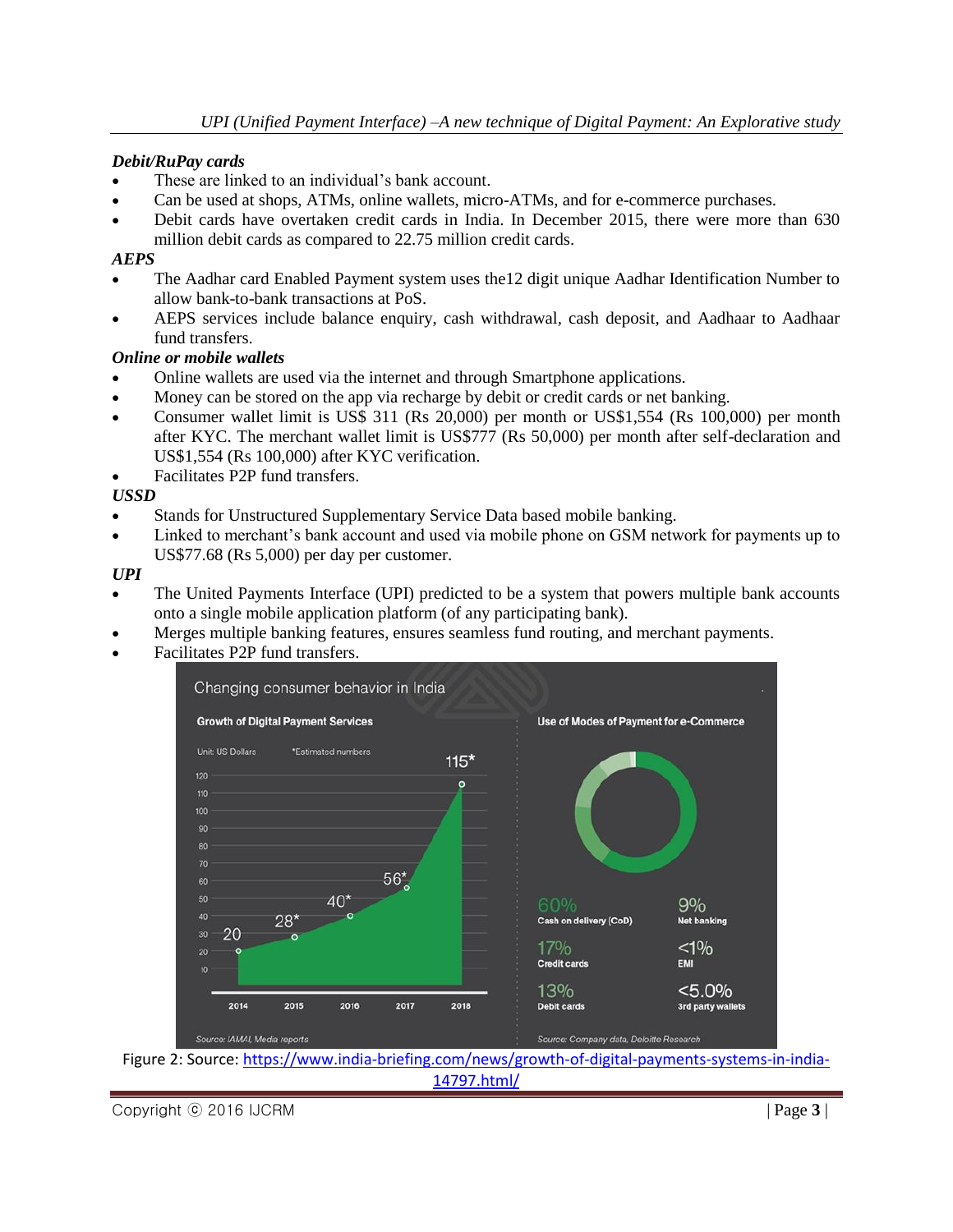#### **Introduction of UPI (Unified payment Interface):**

Unified Payments Interface (UPI) is a digital payment system through which a user can both send and receive money through a Virtual Payment Address (VPA). The money will be directly debited from the customer's bank account. It is a system that powers multiple bank accounts into a single mobile application (of any participating bank), merging several banking features, seamless fund routing & merchant payments into one hood. It also caters to the "Peer to Peer" collect request which can be scheduled and paid as per requirement and convenience.

National Payments Corporation of India (NPCI), the umbrella organization for all retail payment systems in India has taken up a new initiative of implementing "Unified Payment Interface" to simplify and provide a single interface across all systems. Banks have started to upload their UPI enabled Apps on Google Play store from 25th August, 2016 onwards.

## **Uniqueness of UPI than other digital payment methods:**

- Immediate money transfer through mobile device round the clock 24\*7 and 365 days.
- Single mobile application for accessing different bank accounts.
- Single Click 2 Factor Authentication Aligned with the Regulatory guidelines, yet provides for a very strong feature of seamless single click payment.
- Virtual address of the customer for Pull & Push provides for incremental security with the customer not required to enter the details such as Card no, Account number; IFSC etc.
- Bill Sharing with friends.
- Best answer to Cash on Delivery hassle, running to an ATM or rendering exact amount.
- Merchant Payment with Single Application or In-App Payments.
- Utility Bill Payments, Over the Counter Payments, Barcode (Scan and Pay) based payments.
- Donations, Collections, Disbursements Scalable.
- Raising Complaint from Mobile App directly.

## **Players involved in UPI**

- Customer PSP (Payment system Player)
- Payee PSP
- Remitter Bank
- Beneficiary Bank
- NPCI
- Bank Account holders
- **Merchants**

## **Advantages of UPI –**

*Benefits for banks:*

- Single click Two Factor authentication
- Universal Application for transaction
- Leveraging existing infrastructure
- Safer, Secured and Innovative
- Payment basis Single/ Unique Identifier
- Enable seamless merchant transactions

#### *Benefits for end Customers:*

- Round the clock availability
- Single Application for accessing different bank accounts
- Use of Virtual ID is more secure, no credential sharing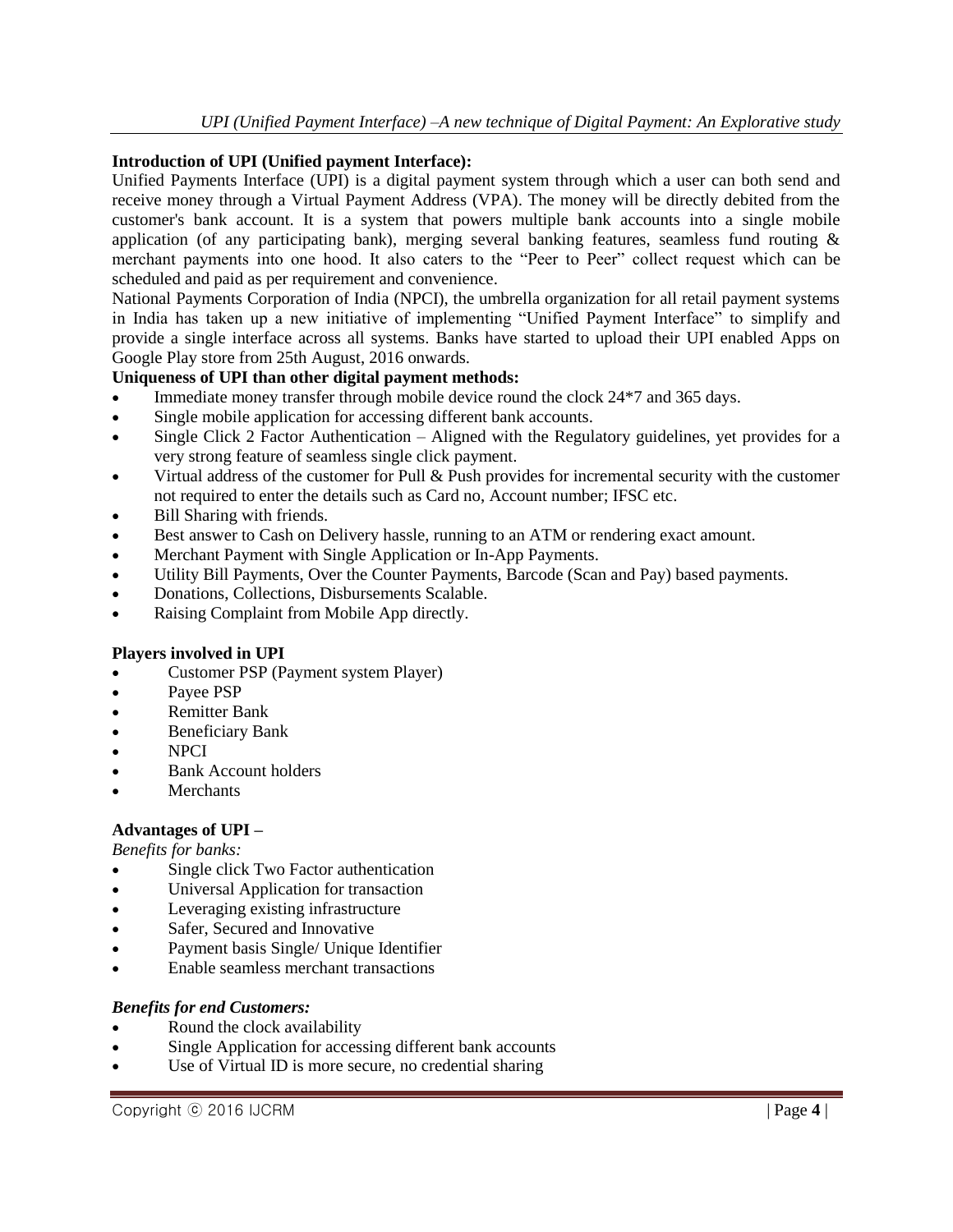- Single click authentication
- Raise Complaint from Mobile App directly

## *Benefits for Merchants:*

- Seamless fund collection from customers single identifiers
- No risk of storing customer's virtual address like in Cards
- Tap customers not having credit/debit cards
- Suitable for e-Com & m-Com transaction
- Resolves the COD collection problem
- Single click 2FA facility to the customer seamless Pull
- In-App Payments (IAP)

## **Technical Architecture of UPI:**



Figure 3: \*Source: http://upipayments.co.in/upi-payment-system

# **Process of UPI Access:**

# **1. UPI application Registration Process:**

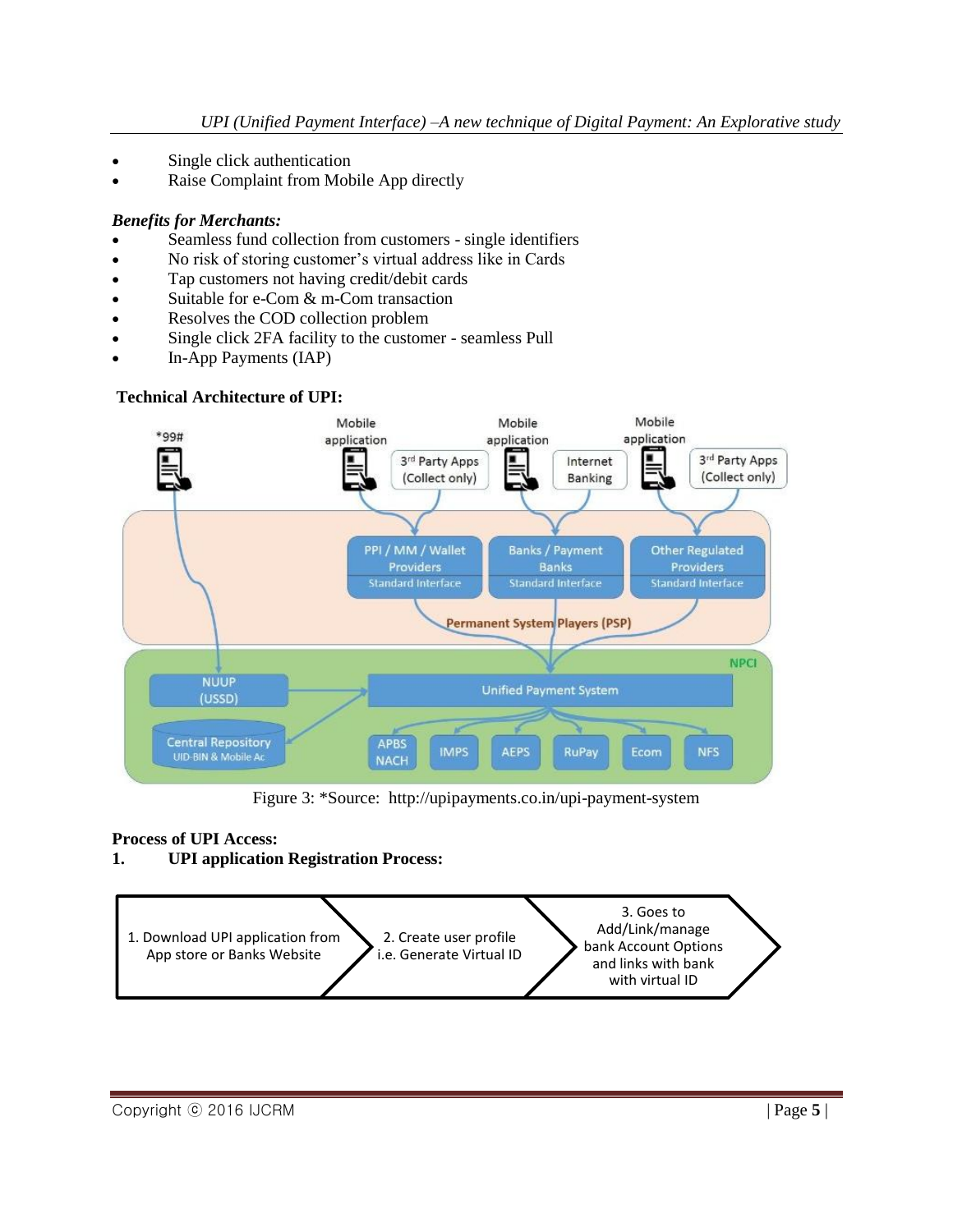*UPI (Unified Payment Interface) –A new technique of Digital Payment: An Explorative study*

## *2. Create UPI – PIN:*



## **Different Transaction done through UPI:**

## **A. PUSH – sending money using virtual address**

- User logs in to UPI application
- After successful login, user selects the option of Send Money/Payment
- User enters beneficiary's/Payee virtual id, amount and selects account to be debited
- User gets confirmation screen to review the payment details and clicks on Confirm
- User now enters UPI PIN
- User gets successful or failure message

## **PULL – Requesting money:**

- User logs in to his bank's UPI application
- After successful login, user selects the option of collect money (request for payment)
- User enters remitters/payers virtual id, amount and account to be credited
- User gets confirmation screen to review the payment details and clicks on confirm
- The payer will get the notification on his mobile for request money
- Payer now clicks on the notification and opens his banks UPI app where he reviews payment request
- Payer then decides to click on accept or decline
- In case of accept payment, payer will enter UPI PIN to authorize the transaction
- Transaction complete, payer gets successful or decline transaction notification
- Payee/requester gets notification and SMS from bank for credit of his bank account

## **Different Apps used UPI Feature in India:**

Below is the list of App that provides UPI Feature:

| PhonePe                     | Pavtm      | BHIM app    | MobiKwik           |  |
|-----------------------------|------------|-------------|--------------------|--|
| <b>Airtel Payments Bank</b> | Google Tez | <b>Jber</b> | <sup>n</sup> hillr |  |
| SBI Pav                     | iMobile    | Axis Pay    | <b>BOB UPI</b>     |  |

#### **PhonePe**

Most popular payment apps that allow users to transact using the UPI interface. This is considered to be one among the most preferred apps for UPI. The app was founded in 2015 and is powered by Yes Bank.

## **Paytm**

This mobile wallet app company has also collaborated with the UPI platform to provide customers the facility to transact and transfer funds in an easier manner. Customers can add money into their Paytm wallets with the UPI ID. Along with other payments options such as debit/credit card, net banking, etc., UPI is also one among them. Customers can also initiate collect money requests through Paytm with UPI. After the remitter accepts the payment request, the money is added to the Paytm wallet.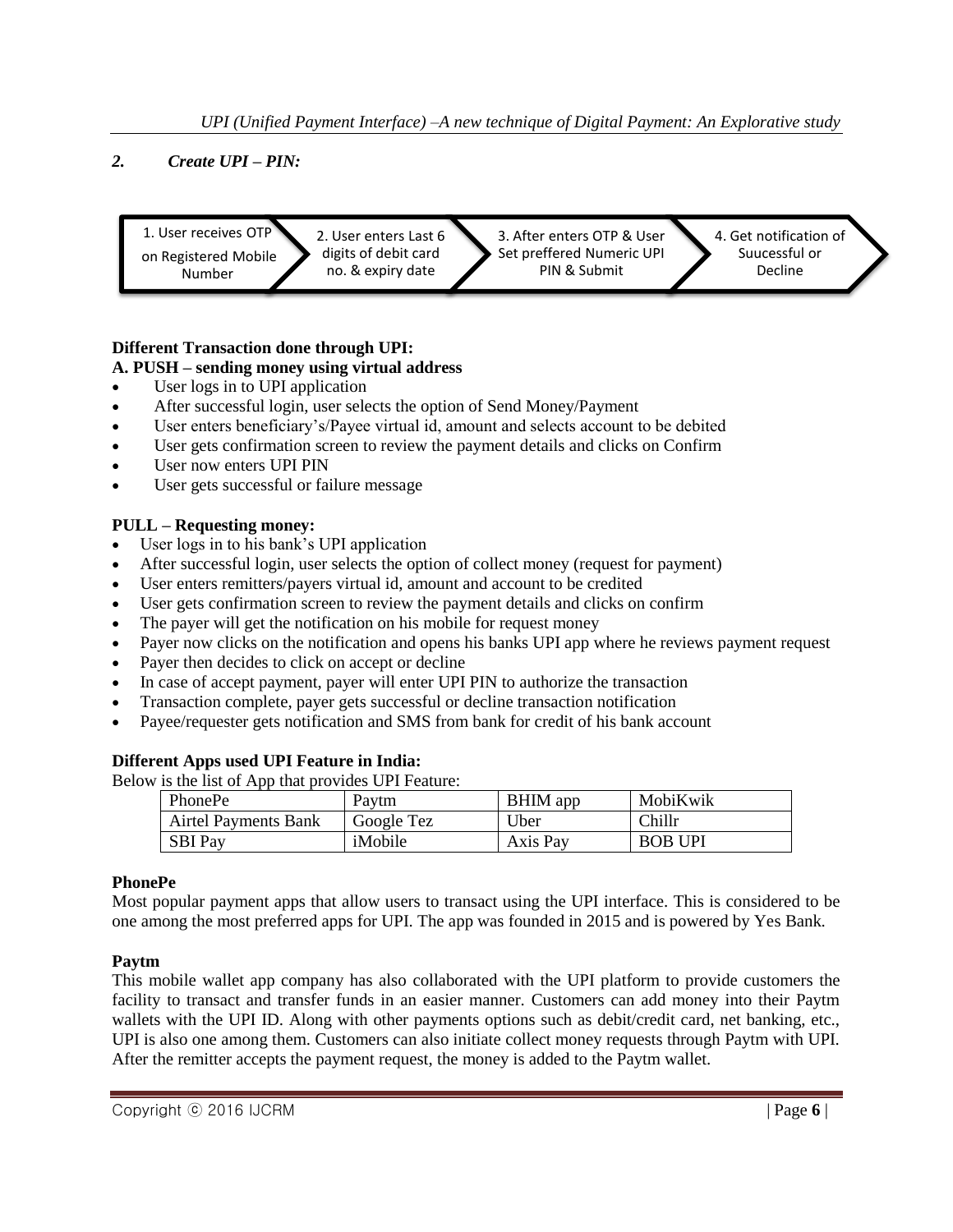#### **BHIM app**

The BHIM (Bharat Interface for Money) app has been developed by the National Payments Corporation of India (NCPI). It provide very user friendly interface from of its simplicity, also offers a very secure interface. This payment interface comes with all the essential features. Funds transfers can be initiated either through VPA, QR code or bank account number and IFSC code.

## **MobiKwik**

This Indian payments network also joined the UPI interface. All Mobikwik customers can use UPI to add money into their wallet. They already provided various services such as fund transfer using debit/credit card, net banking, cash pickup and cash deposit. The e-wallet service provider also has tied-up with various e-commerce merchants.

#### **Airtel Payments Bank**

This payments app has also integrated with the UPI system to allow hassle-free digital payments through its app. The app will enable users to create VPAs and link their bank accounts. The main advantage of this payments bank is that payments can be made both offline and online.

#### **Google Tez**

This app is launched by Google. It is also very frequently used by the different user to perform UPI functions. This app available in many Indian languages such as Telugu, Tamil, Marathi, Kannada, Gujarati, Bengali, and Hindi.

#### **Uber**

Now, Uber has included UPI as one of the modes of payment. You can pay for your Uber rides with this interface.

#### **Chillr**

This payments app has made available UPI as one of its payment methods. This app had been providing fund transfer facility through IMPS before it joined the UPI bandwagon.

#### **SBI Pay**

This is a State Bank of India (SBI) app that is specially built for UPI requirements. The main advantage of this app is that even those who do not hold an account in SBI can use the app to send and receive money using a VPA. The app is very simple to use and one can easily register for the service after downloading the app.

#### **iMobile**

The UPI interface can be used through the iMobile and Pockets app offered by ICICI Bank. The app can be downloaded from Google Play store. To send money through this app, you have to go to the 'Funds' Transfer' option and click on the UPI method.

#### **Axis Pay**

Axis Bank is one of the other banks that has launched a UPI enabled platform for its customers. This comes with a very user-friendly interface and various other features.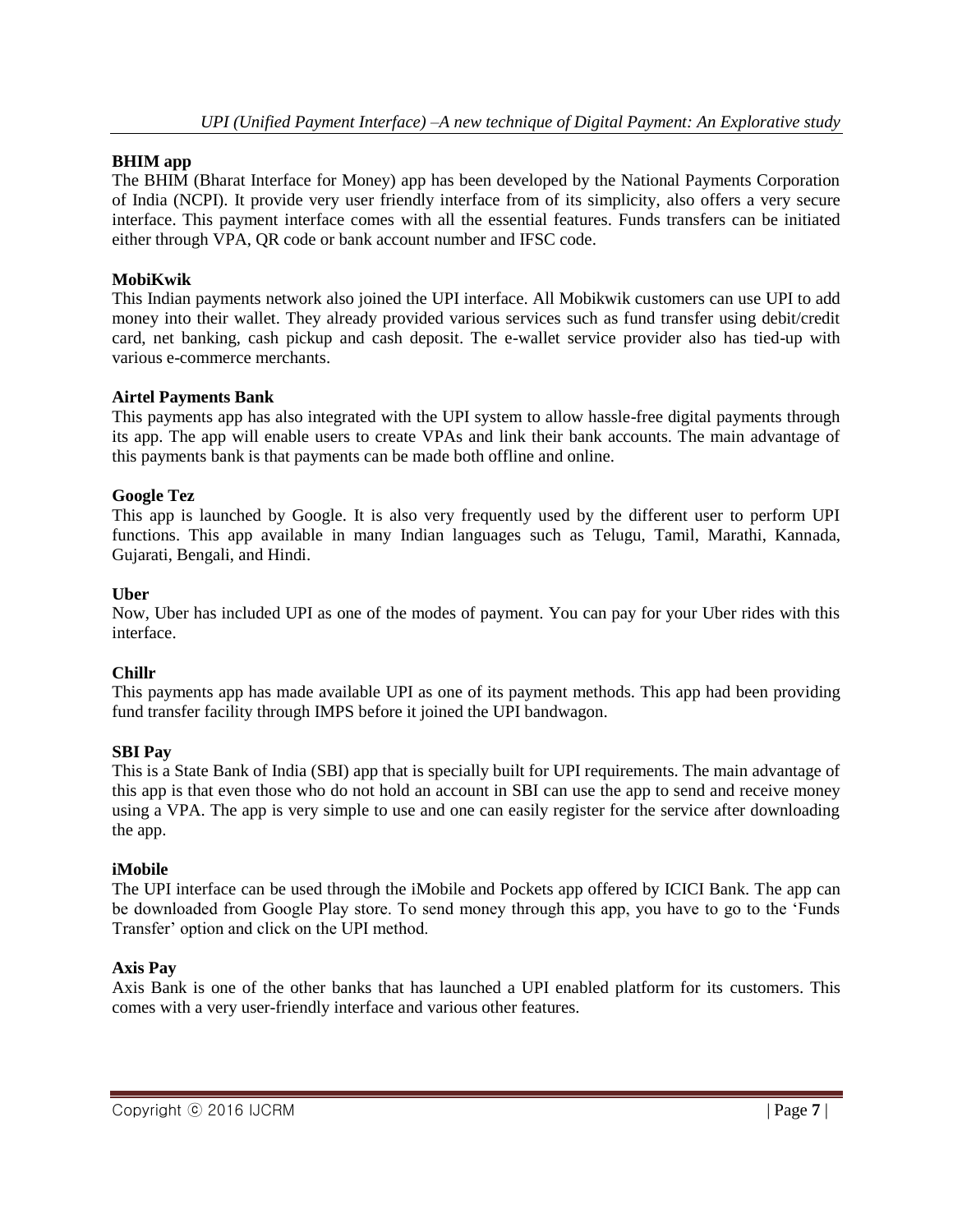## **BOB UPI**

The BOB UPI app has been launched by Bank of Baroda and can be downloaded from Google Play Store. One of the advantages of this app is that it provides customers certain additional features that are not available on other UPI apps.

The UPI interface is changing the way digital payments are being made in the country. Just about 52 banks in the country have collaborated with UPI to provide customers the service. While most banks have developed their own UPI app in their existing mobile apps, other banks do not have UPI, while some banks have partnered with third parties to provide customers' access to UPI.

There a number of UPI apps in the market and there are more and more such apps that are being launched. Another important point to remember is that you can use any UPI app to link your bank account Therefore all UPI apps are interoperable. For example, a customer can use or connect a Yes Bank account on the ICICI Pockets app.

A report generated by ASSOCHAM, India In 2017 revealed that- "Currently about 74 crore debit and credit cards are being used, while about half a billion population is using internet, there are 102 crore mobile phones, 110 crore Aadhar and more than 20 crore Jan-Dhan accounts, so the complete ecosystem has already been put in place for using digital payment mode. The number of digital financial transactions made through Unified Payments Interface (UPI) and Unstructured Supplementary Service Data (USSD) mode has grown exponentially by 3,574 per cent and 10,603 per cent respectively till 18th January 2017".

| <b>Electronic Payment Systems - Representative Data</b><br>(Updated as on March 06, 2018) |             |             |             |                               |                                                  |                                 |              |  |  |  |
|-------------------------------------------------------------------------------------------|-------------|-------------|-------------|-------------------------------|--------------------------------------------------|---------------------------------|--------------|--|--|--|
| Value in Rs. billion                                                                      |             |             |             |                               |                                                  |                                 |              |  |  |  |
| Data for the                                                                              | <b>RTGS</b> | <b>NEFT</b> | $UPI^*$     | $\text{USSD}^{**}$            | <b>Debit and Credit</b><br>Cards at POS $\kappa$ | <b>Mobile</b><br><b>Banking</b> | <b>Total</b> |  |  |  |
| period                                                                                    | value       | value       | value       | value (in<br>Rs.<br>thousand) | value                                            | value                           | value        |  |  |  |
| $Nov-16$                                                                                  | 78479.2     | 8807.8      | 0.9         | 7302.6                        | 352.4                                            | 1244.9                          | 96187.8      |  |  |  |
| $Dec-16$                                                                                  | 84096.5     | 11537.6     | 7.0         | 103718.4                      | 522.2                                            | 1365.9                          | 201247.6     |  |  |  |
| $Jan-17$                                                                                  | 77486.1     | 11355.1     | 16.6        | 381760.2                      | 481.2                                            | 1206.7                          | 472305.9     |  |  |  |
| Feb-17                                                                                    | 74218.8     | 10877.9     | <b>19.0</b> | 357055.2                      | 391.5                                            | 1080.0                          | 443642.4     |  |  |  |
| $Mar-17$                                                                                  | 123375.8    | 16294.5     | 23.9        | 337962.4                      | 416.2                                            | 1499.9                          | 479572.8     |  |  |  |
| Apr- $17$                                                                                 | 88512.2     | 12156.2     | 22.0        | 301650.5                      | 431.4                                            | 1443.8                          | 404215.9     |  |  |  |
| May- $17$                                                                                 | 90170.5     | 12410.8     | 27.7        | 316723.7                      | 450.8                                            | 1940.7                          | 421724.2     |  |  |  |
| $Jun-17$                                                                                  | 92812.6     | 12694.2     | 30.7        | 313277.0                      | 468.2                                            | 1584.7                          | 420867.4     |  |  |  |
| Jul-17                                                                                    | 87149.3     | 12011.6     | 33.8        | 302097.8                      | 439.3                                            | 1019.2                          | 402751.0     |  |  |  |
| Aug- $17$                                                                                 | 89163.4     | 12500.4     | 41.3        | 294239.4                      | 457.1                                            | 1033.0                          | 397434.5     |  |  |  |
| $Sep-17$                                                                                  | 102348.1    | 14182.1     | 52.9        | 323578.5                      | 478.2                                            | 1121.6                          | 441761.5     |  |  |  |
| Oct- $17$                                                                                 | 92056.1     | 13851.3     | 70.3        | 299071.8                      | 530.5                                            | 1168.7                          | 406748.7     |  |  |  |
| $Nov-17$                                                                                  | 98410.5     | 13884.0     | 96.4        | 287309.6                      | 483.3                                            | 848.4                           | 401032.2     |  |  |  |
| Dec-17                                                                                    | 100907.8    | 15779.2     | 131.4       | 299367.3                      | 528.7                                            | 921.5                           | 417635.9     |  |  |  |

| Comparison table of Transaction value of Different Electronic payment System up to March 2108 |
|-----------------------------------------------------------------------------------------------|
| Electronic Payment Systems - Representative Data                                              |

Copyright ⓒ 2016 IJCRM | Page **8** |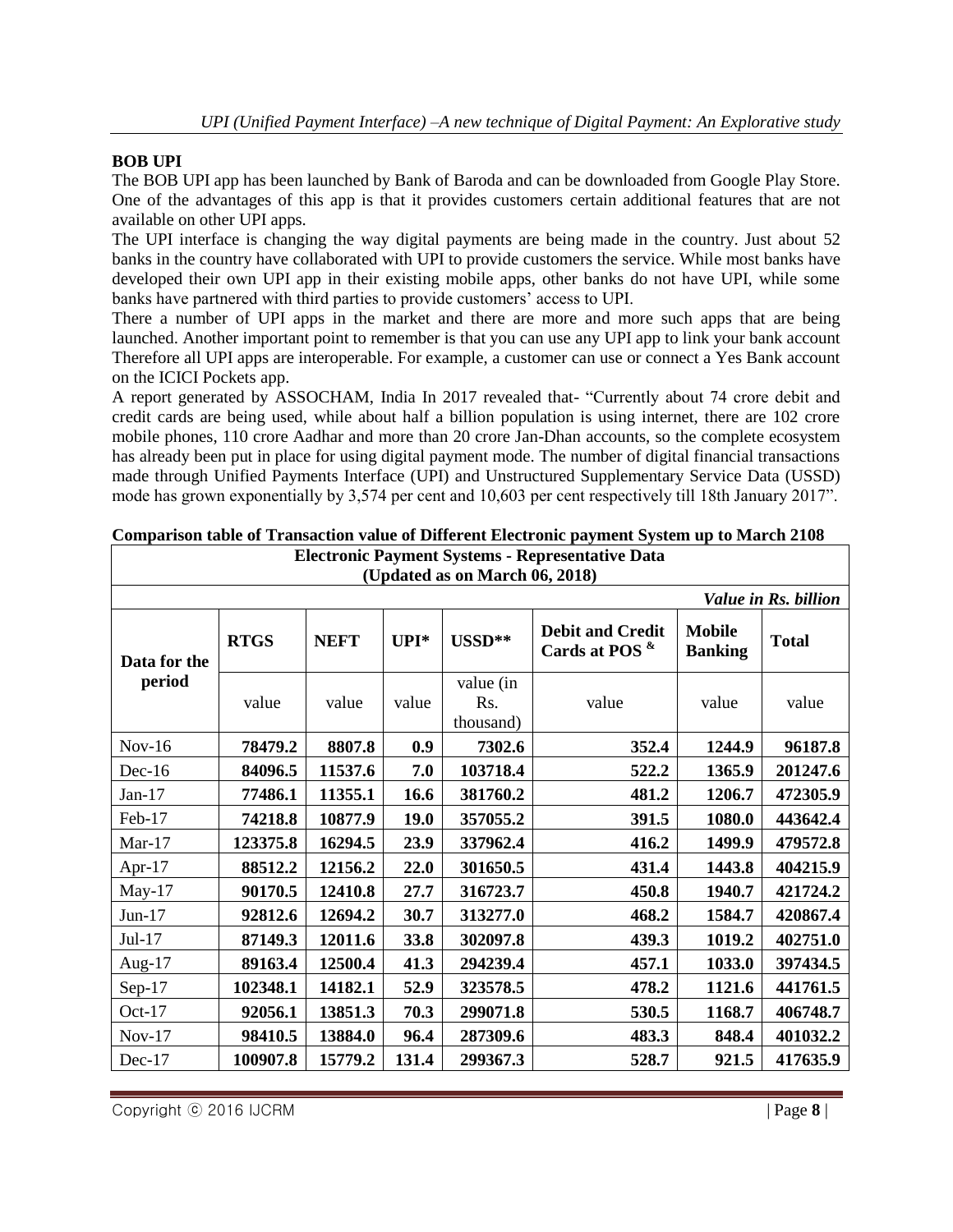| UPI (Unified Payment Interface) - A new technique of Digital Payment: An Explorative study |  |  |  |
|--------------------------------------------------------------------------------------------|--|--|--|
|                                                                                            |  |  |  |

| $Jan-18$        | 107488.4 | 15374.1 | 155.4 | 290020.0 | 521.9 | 928.7 | 414488.5 |
|-----------------|----------|---------|-------|----------|-------|-------|----------|
| <b>Feb-2018</b> |          |         |       |          |       |       |          |
| <b>Total</b>    | 91765.6  | 14843.9 | 191.0 | 270260.0 | 465.9 | 945.0 | 378471.4 |

Table :1 \*\* Source: http://rbidocs.rbi.org.in/rdocs/content/docs/ELECT07022016 A.xls (NPCI reports)



Chart 1: Growth of UPI Transaction

The Graph shows the increasing ratio in the Transaction of UPI method with the growing time. This means with the increase in the usage of UPI apps the transaction of Value & volume is also increases. However, with the overall analysis of the above table other from Electronic Payment System UPI method are still not used frequently used or it is not used in the Transaction of large volume or Value. UPI Method of Digital transaction can be considered in the introductory phase from the consumer point of view.

# **Benefits of UPI:**

- Speedy Transaction are take place i.e. transactions are done on one Touch technology.
- Available 24\*7 for Transaction or Payment settlement.
- Provide safe, protected  $&$  convenient environment to both Sender  $&$  Receiver.
- Gives a Universal Platform to banks for performing Transaction.
- Use personal mobile phones as a main device to perform all transactions.
- Different Discounts, Offers & cash back Scheme are also available for customers on each transactions.